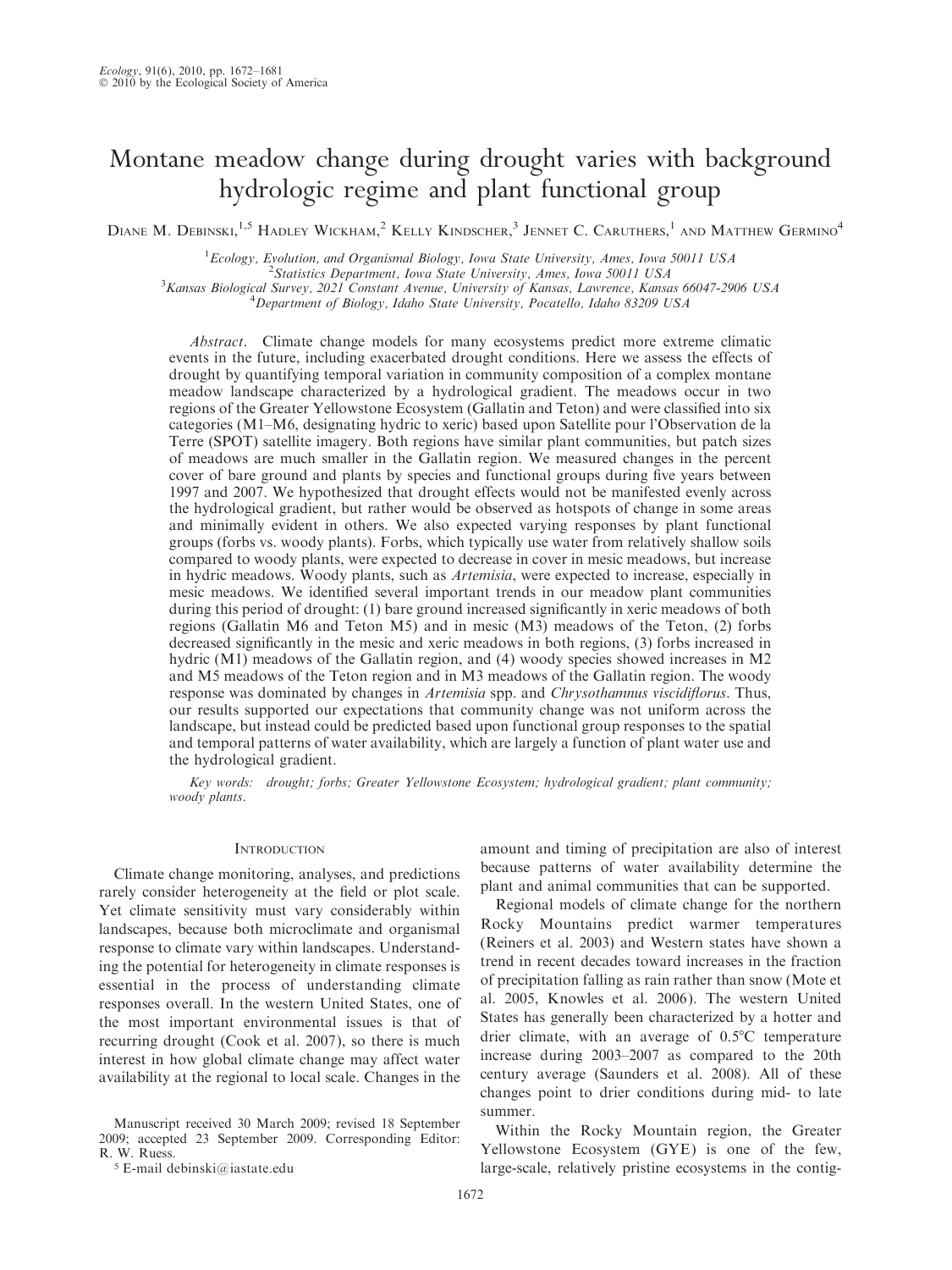uous United States, so it provides an excellent area for the examination of biotic responses to climatic variation. Montane meadows of the GYE exist in a predominantly arid environment and are arrayed along a hydrological gradient (hydric to mesic to xeric) with their boundaries defined by soil type, soil moisture, and disturbances such as herbivory and fire (Marston and Anderson 1991). This hydrological gradient creates a mosaic of plant communities and concurrently a mosaic of potential responses to water availability. Here we report on the changes in percent cover by two major plant functional types (forbs and woody species) as well as bare ground for the period 1997–2007, which includes a substantial drought period. We hypothesized that the effects of drought would not likely be applied evenly across a landscape that is influenced by variations in soil moisture. Instead, we expected heterogeneity in climate sensitivity, including hotspots of change and areas with less change. We expected that the most hydric meadows would not be significantly affected by drought because their topographic position ensures saturation. Conversely, meadows that are relatively xeric would already be adapted to drought conditions and would not show strong responses to episodic or early-season drought. We expected that meadows in the middle of the gradient (mesic) would be most vulnerable to extended drought.

Within each of these meadows, we expected that relative abundances of plant functional groups could change because shallower-rooted plant species utilize intermittently available water from summer rains, whereas deeper-rooted species rely more on precipitation stored in deep soils during snowmelt (Dodd et al. 1998, Williams and Ehleringer 2000). Water storage in the deeper soils disconnects growth resources from interannual climate variability, buffering deeper-rooted species. The longer life span of woody species also provides a buffer from interannual variability in climate, or ''storage effect'' (Chesson 2000). In this study, we did not directly measure soil moisture, but rather we measured differential responses of the functional groups, which may be an indication of conditions in different horizons of the soil. Previous studies in the GYE have shown that water availability in shallow soils is substantially more variable than that of deeper soils (Hill et al. 2006, Prevey et al. 2009), similar to the pattern well known for many dryland systems (Noy-Meir 1973).

Because the majority of plant species in these communities are perennial, we hypothesized that shortterm changes in environmental conditions would be manifested as changes in plant community cover. We hypothesized that herbaceous species (forbs), which are generally using water from the upper soil horizons, would show the strongest responses to drought. Specifically, we expected a reduction in the percent cover of forbs in mesic meadows as they become drier. Conversely, we expected the potential for compensatory increases in woody species such as Artemisia (sagebrush), which



FIG. 1. Map of Gallatin and Teton study regions of the Greater Yellowstone Ecosystem in the western United States relative to National Climate Data Center Palmer Drought Severity Index (PDSI) climatic divisions: the Southwestern Division of Montana and the Snake River Division of Wyoming. Data were derived from National Climate Data Center (2009b).

use water from deeper soil horizons (Cook and Lewis 1963, Sturges 1973, Richards and Caldwell 1987).

#### MATERIALS AND METHODS

## Study area

Our sampling sites were located in two regions of the Greater Yellowstone Ecosystem: the northern region (hereafter termed the ''Gallatin region'') included the Gallatin National Forest (see Plate 1) and northwestern portion of Yellowstone National Park; the southern region (hereafter termed the ''Teton region'') included Grand Teton National Park. These two regions are 192 km apart, but have very similar plant and animal communities (Debinski et al. 2000, 2002). Maps depicting detailed locations of each of the study sites can be found in Saveraid et al. (2001). Fig. 1 shows the Gallatin and Teton study regions within the context of National Climate Data Center (NCDC) division mapping regions. The largest difference between the two study regions is that the Gallatin region has smaller average meadow patch sizes (e.g., meadow areas of 1–10 ha) compared to the Teton region (e.g., meadow areas of hundreds to thousands of hectares) and is separated by ridges of mountains, whereas the Teton region has much larger patches located within the Jackson Hole valley of Wyoming (Debinski et al. 2001, Caruthers 2008).

We previously used Satellite pour l'Observation de la Terre (SPOT; SPOT Image Corporation, Toulouse, France) multi-spectral satellite imagery to identify and map montane meadow types (M types) along the hydrological gradient (Debinski et al. 1999) and to develop spectrally based, spatially explicit models for predicting species diversity patterns based on meadow type (Debinski et al. 2000). This classification represented a hydrologic gradient such that meadows were categorized into six meadow types, ranging from hydric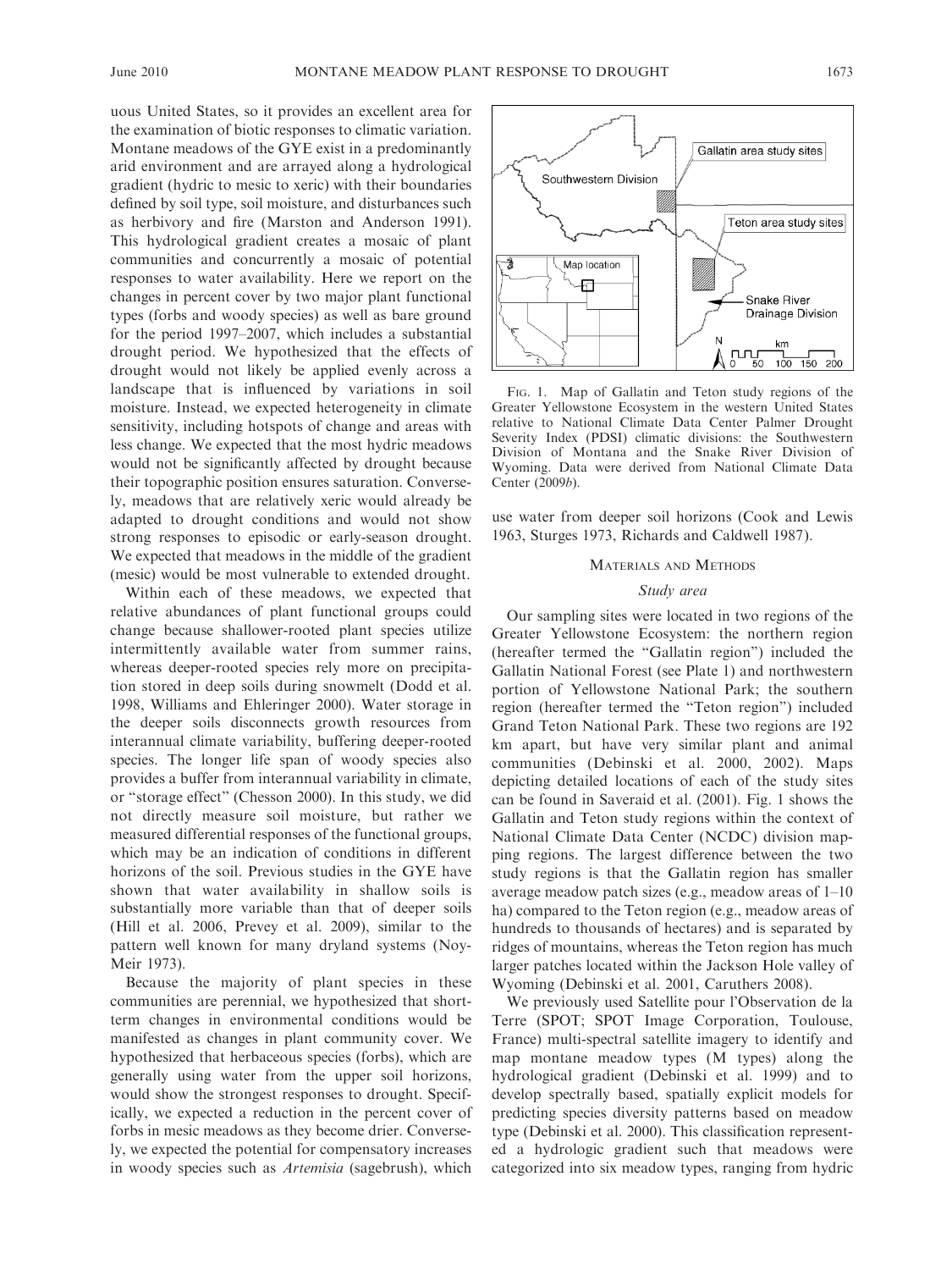

PLATE 1. The landscape mosaic of different meadow types is exemplified here by Teepee Creek in the Gallatin National Forest, Montana, USA. Darker regions represent wetter (hydric) sedge (Carex) meadows, while lighter regions represent drier (xeric) sagebrush (Artemisia) meadows. Photo credit: D. M. Debinski.

(M1) to xeric (M6) meadows. Field surveys of plant communities confirmed the predicted moisture gradientjnhj and that we could classify specific subsets of montane meadow types such as wetland and sagebrush communities (Jakubauskas et al. 1998, 2001, Kindscher et al. 1998, Debinski et al. 2000). The M1 and M2 meadows are willow (Salix spp.) thickets and sedge (Carex spp.) marshes, respectively, with some ephemeral standing water. The M2 meadows have the highest graminoid biomass. The M3 meadows are mesic meadows characterized by high forb biomass and diverse forb and grass composition. The M4 meadows have cinquefoil (Potentilla spp.) and mixed herbaceous vegetation, while M5 meadows have a mixture of sagebrush (Artemisia tridentata) and herbaceous vegetation. The M6 meadows are characteristically xeric, rocky, and dominated by sagebrush.

## Selection of sampling sites

Five spatially distinct examples of each meadow type in each region were selected within an elevation range of 2000–2500 m. Although there was the opportunity to examine the effects of elevation, we intentionally "factored out" elevation by holding this variable as constant as possible. Because there are no M4 meadows in the Teton region, we sampled 30 sites in the Gallatin region and 25 sites in the Teton region. Meadows were characterized as suitable survey sites if they were within 8 km from a road or trail, a minimum of  $100 \times 100$  m, no more than 2 km on a side, and at least 500 m from another meadow site (Debinski et al. 2001). A  $20 \times 20$  m sampling area was established relative to a point chosen in a central and representative portion of each meadow. This center point was the northwest corner of a  $20 \times 20$ m plot used for plant surveys during 1997–2001. This center point became the southeast corner of the plant survey plots during 2006 and 2007, but given the homogeneous nature of the plots as defined by the spectral data and minimum size rules for use in the study, exact placement of the plot was not necessary to quantify changes at a scale of  $20 \times 20$  m vegetation survey plots.

#### Vegetation sampling techniques

At each of the 55 study sites, vegetation was surveyed once per season in the middle of the growing season (July) in  $20 \times 20$  m plots during 1997, 1998, 2001, 2006, and 2007. Aerial cover estimations were conducted using a modified Daubenmire (1959) method in which we attempted to sample the cover of each species or species group to the nearest percent. This was done by walking back and forth in transects across the entire  $20 \times 20$  m area and estimating the cover of each species individually within a  $\sim$ 3 m wide window of space in front of the observer and then summing these transect estimates for a species-level estimate of the entire plot. The combined percent cover of litter and bare ground was also estimated. Cover estimates were made for all plants in each plot at the species level for the 1997, 1998, and 2001 surveys. These surveys were repeated in 2006 and 2007, focusing on estimates of cover for the 10–12 most common forbs (by species in most cases and by genus for a few groups), bare ground, and woody plants by genus (primarily *Artemisia* and *Salix*). Cover was summed across estimates within each functional group by site and year to calculate the total cover during each year of sampling for bare ground, forbs, dominant forbs, and woody plants. Voucher specimens were collected for all species so that accurate identifications could be made in consultation with the University of Kansas Herbarium.

## Biomass composition by meadow type

Plant biomass measurements were made in July of 1997 for both Teton and Gallatin regions. For each plot, three  $0.20 \times 0.50$  m  $(0.1 \text{--} \text{m}^2)$  quadrats were spaced at 10.0-m intervals along the northern edge of each  $20 \times 20$ m plant community survey plot. All aboveground green photosynthetically active vegetation (not including woody parts) within each quadrat was clipped, sorted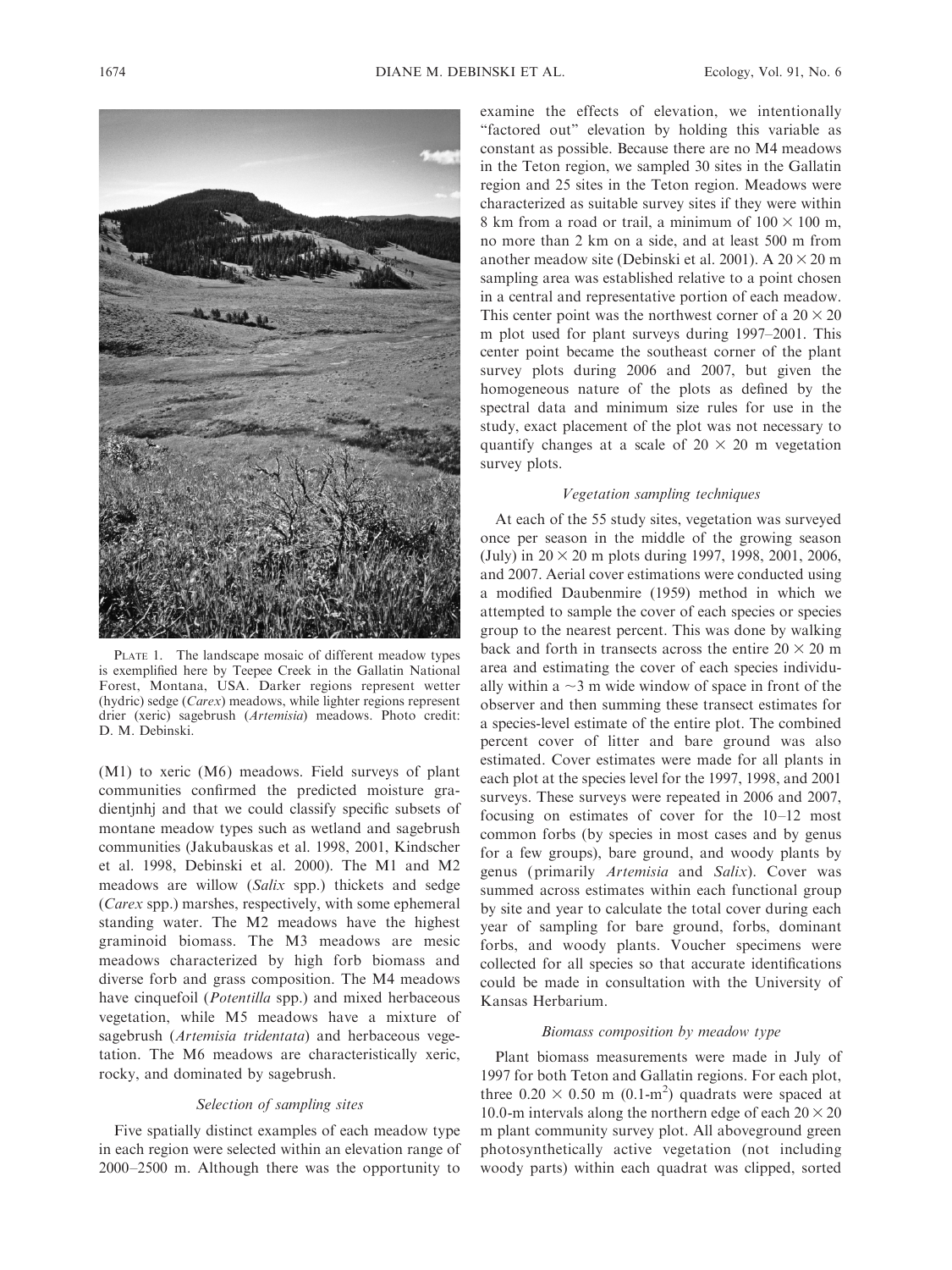by functional group (graminoids, forbs, and shrubs), placed in paper bags, and immediately weighed in the field using spring scales to the nearest 1.0 g to determine wet mass.

#### Climate data

The Palmer Drought Severity Index (PDSI) was used as an index of drought conditions during the time of our study and to make comparisons with historic conditions. The PDSI is calculated based upon temperature, precipitation, available water capacity of the soil, and heat index data (Karl 1986). We used drought severity index data for the month of August to summarize annual conditions during the growing season because, by definition, the PDSI values incorporate the months prior to the time of estimation. PDSI data from 1895 to 2007 were downloaded from the National Climate Data (National Climate Data Center 2009a) website at the division (substate data) level for southwest Montana (Gallatin region) and for the Snake River drainage of Wyoming (Teton region; Fig. 1). We then averaged the annual August values for each of the two stations to estimate an annual PDSI value for the overall GYE region.

## Statistical analysis of trends

For each site and plant type, the mean yearly change in cover was summarized with a single number, the "multiplicative change in percent cover" (MCPC), determined for each functional group or plant species for each of the 55 sites. The MCPC is derived from a simple geometric model with parameters C (percent cover) and  $\lambda$  (growth rate, which is MCPC):

$$
C_t = C_0 \lambda^t
$$

where  $C_0$  is the percent cover at time 0;  $C_t$  is the percent cover at time t (years since start);  $\lambda$  is growth rate, MCPC. The MCPC can be determined from ordinary linear regression given the following:

$$
log(Ct) = log[C0(\lambda)t]
$$

$$
log(Ct) = log(C0) + t log(\lambda).
$$

The log of MCPC is determined as the slope of the log percent cover plotted against time. A linear trend on the log scale implies a geometric trend on the original scale, so this model predicts a constant percentage increase (or decrease) each year. As in logistic population growth equations, values of  $MCPC > 1$  indicate an increase in percent cover over time, whereas MCPC values  $\leq 1$ indicate a decrease in percent cover over time. Over a decade, a small MCPC value can lead to significant changes in percent cover at the landscape scale.

To use MCPC to examine the effect of meadow type (and region), we treated MCPC as a response variable, summarizing a complicated pattern of change into a single representative number. In order to test which inputs most affected the MCPC, we used an ANOVA with one continuous response (MCPC) and two categorical predictors (meadow type and region). The results from the ANOVAs were summarized with plots showing the MCPC least square means for the combination of meadow type and plant type, within a region. Tukey's honestly significant difference (hsd) test was used to adjust for the multiple comparisons. Cases in which a species cover was not estimated for a particular year were treated as missing values (not zeros), so these values did not affect the estimate of MCPC.

We used this approach because the raw cover data were noisy and fitting a hierarchical model that combined individual species trends with global site trends was computationally and cognitively prohibitive. A geometric trend at the species level is biologically plausible, and little information was lost by taking this approach.

Vegetation survey data were grouped as follows: bare ground, forbs, dominant forbs, and shrubs (woody plants). The forb category included the summed cover for all forb species for which data were collected during each of the five years of sampling (either at genus level or species level). A second category, dominant forbs, represented a smaller subset of the forb species for which cover was specifically estimated at the species level during each of the five years (40 species). These species were, by definition, those that made up the highest percent cover in each of the meadow types. Thus, the cover estimates for dominant forbs represent a much smaller total number of species, but also a much more conservative estimate of trends. Each group was then tested for temporal trends over the period 1997–2007. Individual species (and in some cases genera for woody species) were also examined for trends. We focused on species and genera that had the highest mean percent cover  $(>1\%)$  within each meadow type and tested for significant trends over time in the same way as for plant functional groups.

Because we estimated percent cover for every grass, rush, and sedge species at the species level in 1997, 1998, and 2001 and as a group (graminoids) in 2006 and 2007, we did not include a temporal analysis of graminoids as a functional group. We were concerned that total percent cover would be underestimated in later years in comparison to earlier years due to the large number of overlapping canopy layers (e.g., several overlapping species could result in a maximum graminoid cover value  $>100\%$  if each of these values was estimated individually and then summed, compared to a maximum cover value of 100% if they were estimated as a group). This effect could potentially bias our data toward finding a spurious decreasing trend.

## **RESULTS**

#### Climate data

The beginning of our project (1997–1999) was characterized by above-normal to normal moisture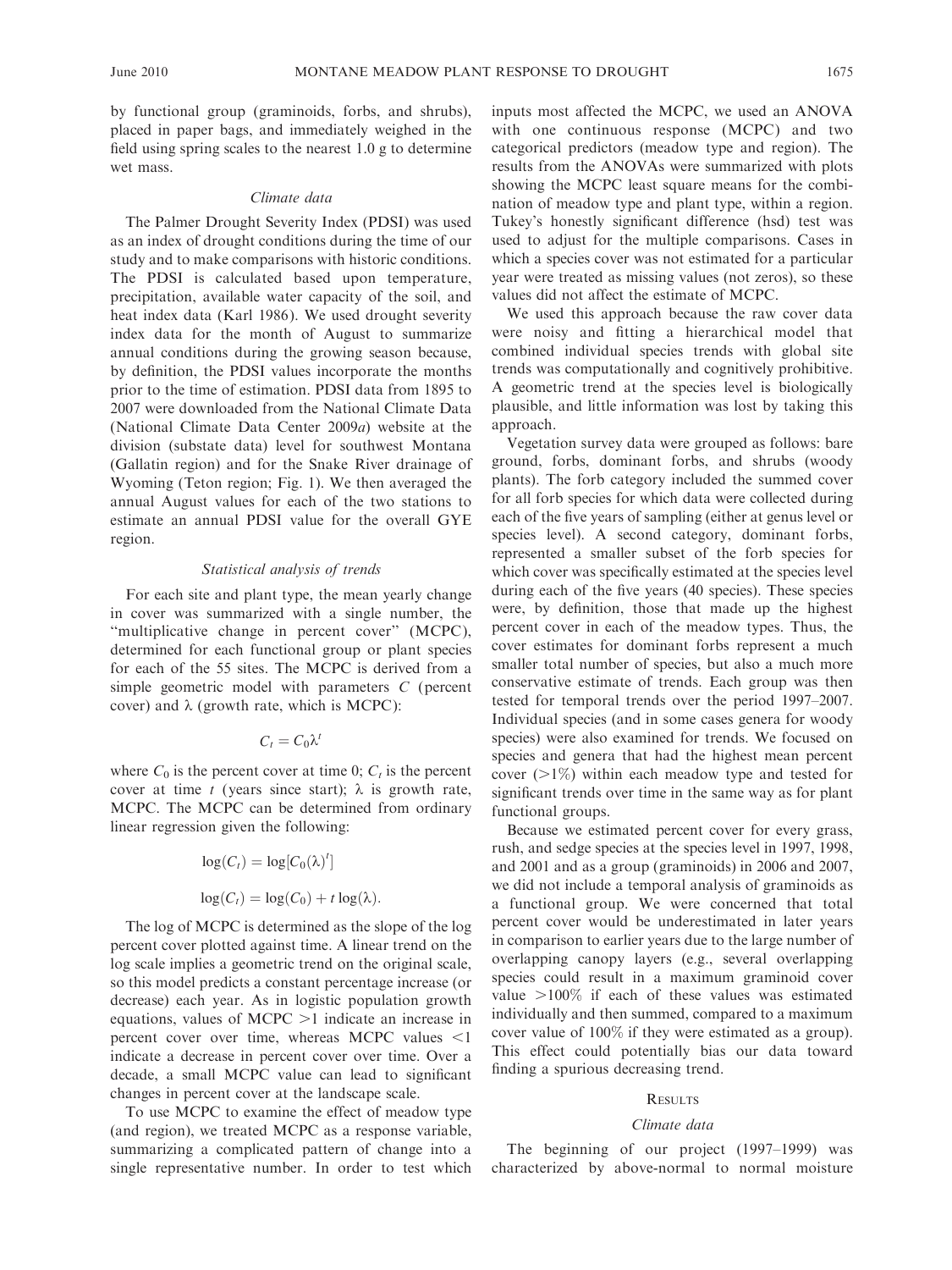

FIG. 2. The Palmer Drought Severity Index (PDSI) for the month of August annually from 1895 to 2007 within the study region. Data are based on average annual August PDSI values for each of the two climate regions (the Southwestern Division of Montana and the Snake River Division of Wyoming). Points show actual data for each year; the trend line shows a two-year running average. The drought index indicates the severity of a wet or dry spell and is based on the principles of a balance between moisture supply and demand. The index generally ranges from  $-6$  to  $+6$ , with negative values denoting dry spells and positive values indicating wet spells. PDSI values 0 to  $-0.5$ , normal;  $-0.5$  to  $-1.0$ , incipient drought;  $-1.0$  to  $-2.0$ , mild drought;  $-2.0$  to  $-3.0$ , moderate drought;  $-3.0$  to  $-4.0$ , severe drought; and greater than  $-4.0$ , extreme drought. Similar adjectives are attached to positive values of wet spells.

conditions, but 2000–2007 was characterized by mild to extreme drought conditions. The period 2000–2003 was extremely dry, with sustained PDSI values near or exceeding  $-5$  and includes the driest consecutive fouryear period during the entire 112-year time series of instrumental data collection (Fig. 2). The period 2004– 2007 continued to show drought conditions, with an average PDSI value in the range of  $-2$ .

## Biomass data

The fraction of community biomass that was classified as shrub was greatest in the hydric and the xeric meadows (Fig. 3). Total aboveground biomass was higher in the Teton region than in the Gallatin region, but general composition patterns were similar.

### Changes in cover by functional groups

Over the 10 study years, (1) bare ground increased significantly in xeric meadows of both regions (Gallatin M6 and Teton M5) and in mesic (M3) meadows of the Tetons, (2) forbs decreased significantly in the mesic (M3 and M4) and xeric (M6) meadows in both regions, (3) there was a marginally significant trend toward increasing dominant forbs in hydric (M1) meadows of the Gallatin region ( $P = 0.054$ ), and (4) woody species showed increases in M2 and M5 meadows of the Teton region and in M3 meadows of the Gallatin region (Fig. 4). Both forbs and dominant forbs showed similar trends, especially in the mesic meadows, reinforcing our confidence in our assessment of the overall forb response.

Several of the estimates of multiplicative change in percent cover of shrubs, forbs, and bare ground also showed significant differences across regions and meadow types (Fig. 4). Differences between the two study regions were most strongly observed in the forb responses. Gallatin forb and dominant forb responses showed more significant responses across meadow types



FIG. 3. Total aboveground wet biomass composition by functional group (shrubs, graminoids, forbs) of (a) Gallatin and (b) Teton meadows by meadow type. See Table 1 for an explanation of meadow-type abbreviations.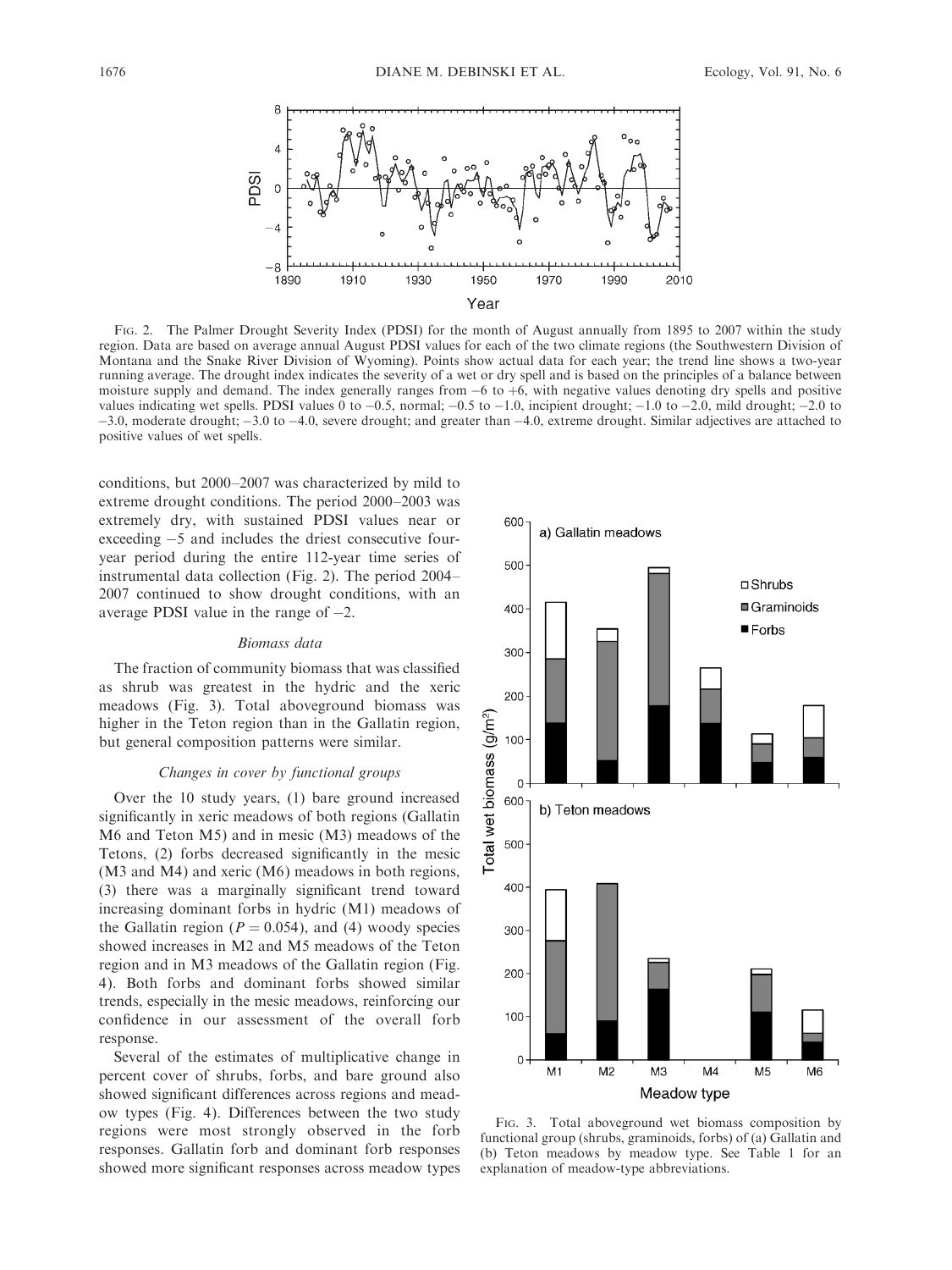

FIG. 4. Least-squares estimates of multiplicative change in percent cover over five sampling dates from 1997 to 2007, for each combination of meadow type and cover type. M1–M6 categorization represents a hydric to xeric gradient of meadows (see Table 1 for a detailed explanation of meadow-type abbreviations). The top row of panels represents the 30 Gallatin sites, the middle row represents the 25 Teton sites, and the bottom row represents the 55 Gallatin and Teton sites analyzed together. Point estimates for average multiplicative change across all species within a functional group are plotted. Vertical lines for each datum represent the 95% confidence interval around the mean, and different letters designate significant differences among meadow types within a cover type ( $\alpha = 0.05$ ). Pairwise contrasts are adjusted for multiple comparisons using Tukey's method. Significant changes ( $\alpha = 0.05$ ) are denoted by bold lines. Note that the change in forbs (dominant) for M1 meadows in the Gallatin region is not denoted in bold, but was marginally significant at  $P = 0.054$ .

than Teton meadows. Comparing across meadow types, the MCPC of forbs showed significantly stronger declines in M3 and M4 meadows compared to hydric meadow types in the Gallatin region. In contrast, M1 meadows showed a modest increase in dominant forbs that differed significantly from the negative response of the mesic meadows in the Gallatin region. The response of bare ground in Teton meadows was significantly different in M5 meadows (significant increase) as compared to M1 meadows (nonsignificant decrease). Woody species in M2 meadows of the Teton region also showed a much stronger response than seen in any of the other Teton meadows. Examining the two regions combined, both forbs and dominant forbs showed significantly stronger declines in M3 meadows compared to hydric meadows, and M2 meadows showed significantly larger increases in woody plants (primarily Salix) compared with M1 or M6 meadows. However, we believe that the increase in shrubs in the Teton M2 meadows may be an outlier. Because M2 meadows are dominated by graminoids, the percent cover of woody species tends to be very low in M2 sites. As a result, a small difference in estimation of woody cover could have a large effect on the results. We also had limited access to some of these sites due to grizzly bear (Ursus horribilis) activity in 2007. The missing data combined with the low cover values may serve to inflate the estimated changes.

## Changes in individual species

Individual species of forbs and woody plants also showed significant trends (Table 1). Of the 40 dominant forb species, 13 showed significant trends in abundance over the study period. All but one of these forb species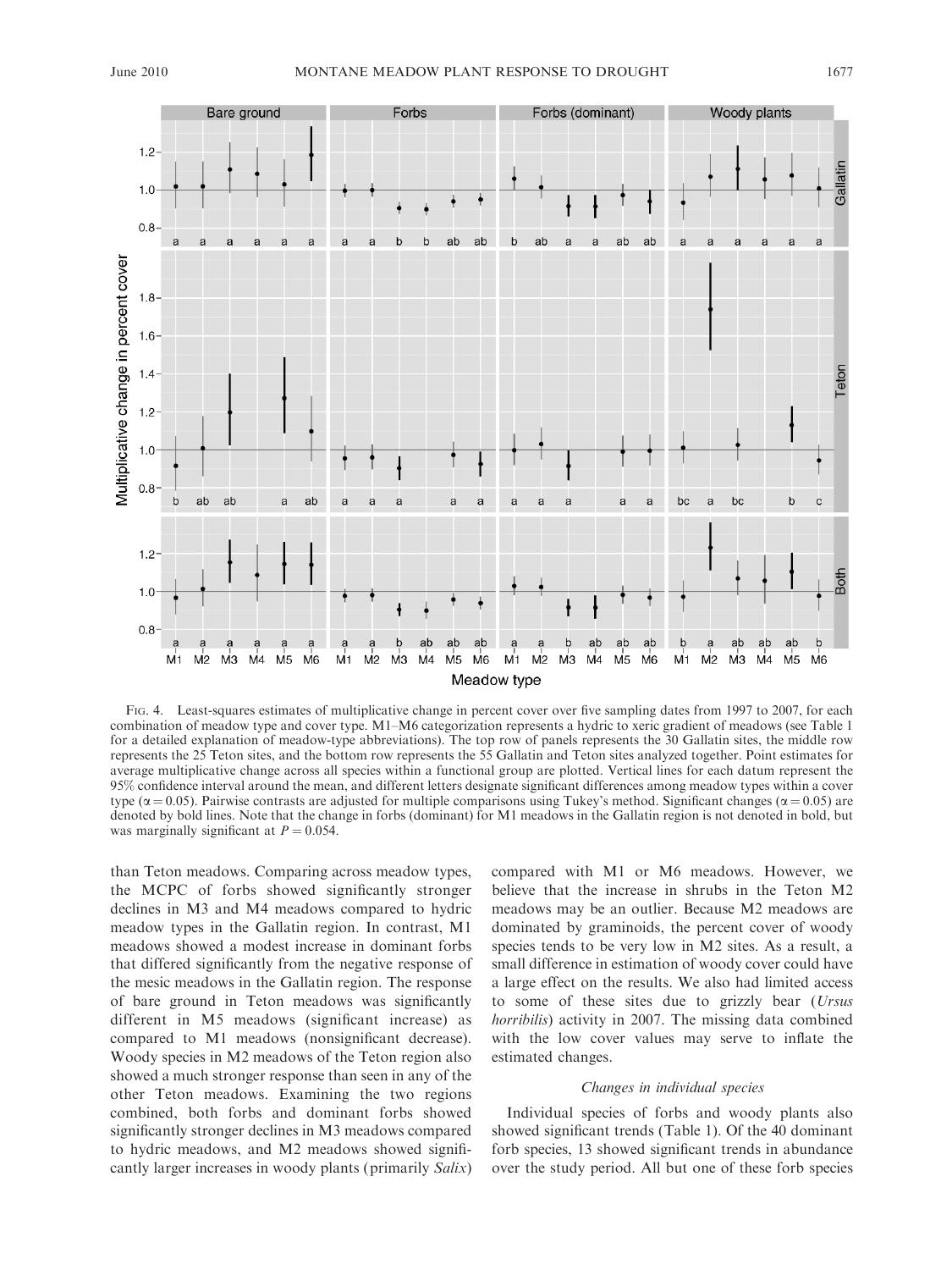TABLE 1. Species and cover types with significant trends ( $P \leq$ 0.05) in multiplicative change in percent cover (MCPC) in two regions of the Greater Yellowstone Ecosystem (G, Gallatin; T, Teton) by meadow type (Mtype) from 1997 to 2007.

| Species                     | Region | Mtype          | <b>MCPC</b> | $\boldsymbol{P}$ |
|-----------------------------|--------|----------------|-------------|------------------|
| Achillea millefolium        | G      | M3             | 0.88        | 0.01             |
| Achillea millefolium        | G      | M <sub>4</sub> | 0.89        | 0.02             |
| Arenaria congesta           | T      | M <sub>3</sub> | 0.78        | 0.00             |
| Artemisia tridentata        | G      | M <sub>3</sub> | 1.27        | 0.01             |
| Symphyotrichum campestre    | G      | M <sub>6</sub> | 0.86        | 0.02             |
| Bare ground                 | G      | M6             | 1.19        | 0.01             |
| Bare ground                 | T      | M3             | 1.18        | 0.03             |
| Bare ground                 | T      | M5             | 1.26        | 0.00             |
| Campanula rotundifolia      | T      | M <sub>3</sub> | 0.97        | 0.04             |
| Chrysothamnus viscidiflorus | G      | M5             | 1.09        | 0.00             |
| Cirsium scariosum           | G      | M <sub>1</sub> | 0.94        | 0.00             |
| Cirsium scariosum           | T      | M <sub>3</sub> | 1.07        | 0.00             |
| Collomia linearis           | T      | M3             | 0.92        | 0.01             |
| Eriogonum umbellatum        | T      | M <sub>3</sub> | 0.87        | 0.02             |
| Fragaria virginiana         | G      | M <sub>4</sub> | 0.86        | 0.02             |
| Fragaria virginiana         | T      | M3             | 0.75        | 0.01             |
| Geum triflorum              | T      | M <sub>2</sub> | 0.75        | 0.01             |
| Geum triflorum              | T      | M <sub>3</sub> | 0.84        | 0.01             |
| Linum lewisii               | G      | M <sub>3</sub> | 0.83        | 0.00             |
| Lupinus argenteus           | T      | M <sub>3</sub> | 0.86        | 0.04             |
| Perideridia gairdneri       | G      | M <sub>3</sub> | 0.90        | 0.02             |
| Potentilla gracilis         | G      | M <sub>3</sub> | 0.89        | 0.05             |
| Potentilla gracilis         | G      | M4             | 0.86        | 0.01             |

Notes: The M1 and M2 meadows are willow (Salix spp.) thickets and sedge (Carex spp.) marshes, respectively, with some ephemeral standing water. The M2 meadows have the highest graminoid biomass. The M3 meadows are mesic meadows characterized by high forb biomass and diverse forb and grass composition. The M4 meadows have cinquefoil (Potentilla spp.) and mixed herbaceous vegetation, while M5 meadows have a mixture of sagebrush (Artemisia tridentata) and herbaceous vegetation. The M6 meadows are characteristically xeric, rocky, and dominated by sagebrush.

(Cirsium scariosum, a native thistle) showed declining cover estimates from 1997 to 2007. The remaining 12 forb species showed declining trends, and these trends were primarily observed in mesic (M3) meadows. Species exhibiting significant trends were approximately evenly distributed between Gallatin and Teton sites. Only two woody species (Artemisia tridentata and Chrysothamnus viscidiflorus) and the cover class of bare ground showed significantly increasing trends. These trends were found in Gallatin M3 and Gallatin M5 meadows, respectively. Salix species showed no significant trends.

#### **DISCUSSION**

During the past decade, the GYE region experienced extended and extreme drought conditions. It is notable that our drought severity results are very different from the results presented by Gray et al. (2007), but their sampling period ends in 1999. The most intense drought conditions based on our PDSI measurements started in 2000. We observed heterogeneity in drought responses among plant functional groups and meadow types. However, the differences in responses were predictable based upon functional group and expected meadow-type

sensitivity patterns. Forbs primarily showed decreases in percent cover, whereas woody plants showed increases in percent cover. We suspect that these differential responses are driven by differential use of deeper soil moisture. Deeper soil moisture is a more stable resource over time in this region (Hill et al. 2006, Prevey et al. 2009), resulting in less potential for interannual variation by plant species that use this moisture during drought conditions. Comparing responses across meadow types, we had predicted that mesic meadows would be most vulnerable to change, and our data supported this hypothesis. This response makes particular sense given that the mesic meadows show the highest seasonal production of forbs (Fig. 3).

We also documented differential responses within functional groups across the hydrological gradient. Dominant forbs showed a significantly different response in the M1 meadows compared to all other meadow types in the Gallatin region. We have observed that forbs are encroaching into hydric sites (D. M. Debinski, personal observation). Gallatin region meadows tend to be smaller than Teton region meadows, often by an order of magnitude, so we suspect that edge effects and spillover (e.g., Debinski et al. 2001) may factor into this potential for more rapid change in the Gallatin region. During this same time period, Gallatin meadows exhibited more significant changes in their butterfly communities than Teton meadows, and we expect that patch size effects may also be influencing these butterfly responses (Debinski et al. 2006, Caruthers 2008).

Shifts in montane meadow plant communities have been examined experimentally in warming experiments in the Northern Rocky Mountains (Harte and Shaw 1995) and the Tibetan Plateau (Klein et al. 2007). The Harte and Shaw (1995) as well as the Klein et al. (2007) sites involve experimental warming via heat lamps and are conducted at much finer geographic scales compared to our plots. However, all three studies have the common theme of examining plant community responses to drying conditions in montane meadows. The Northern Rocky Mountain experiment assessed changes as a function of rooting depths and found that shallowrooted forbs are particularly sensitive to warming, showing decreased aboveground biomass and flowering success in comparison to tap-rooted forb species (de Valpine and Harte 2001, Saavedra et al. 2003). When shallow-rooted forbs were experimentally removed, grasses and tap-rooted forbs increased in biomass (Cross and Harte 2007). Experimental warming of plant communities in the Tibetan Plateau resulted in shrubs replacing graminoids (Klein et al. 2007). The implications of these experimental findings are that the total herbaceous biomass production may be maintained under warming conditions, but it may be accomplished via an altered assemblage of plant species. Our data support a similar conclusion based upon differences in functional group responses of woody vs. forb species.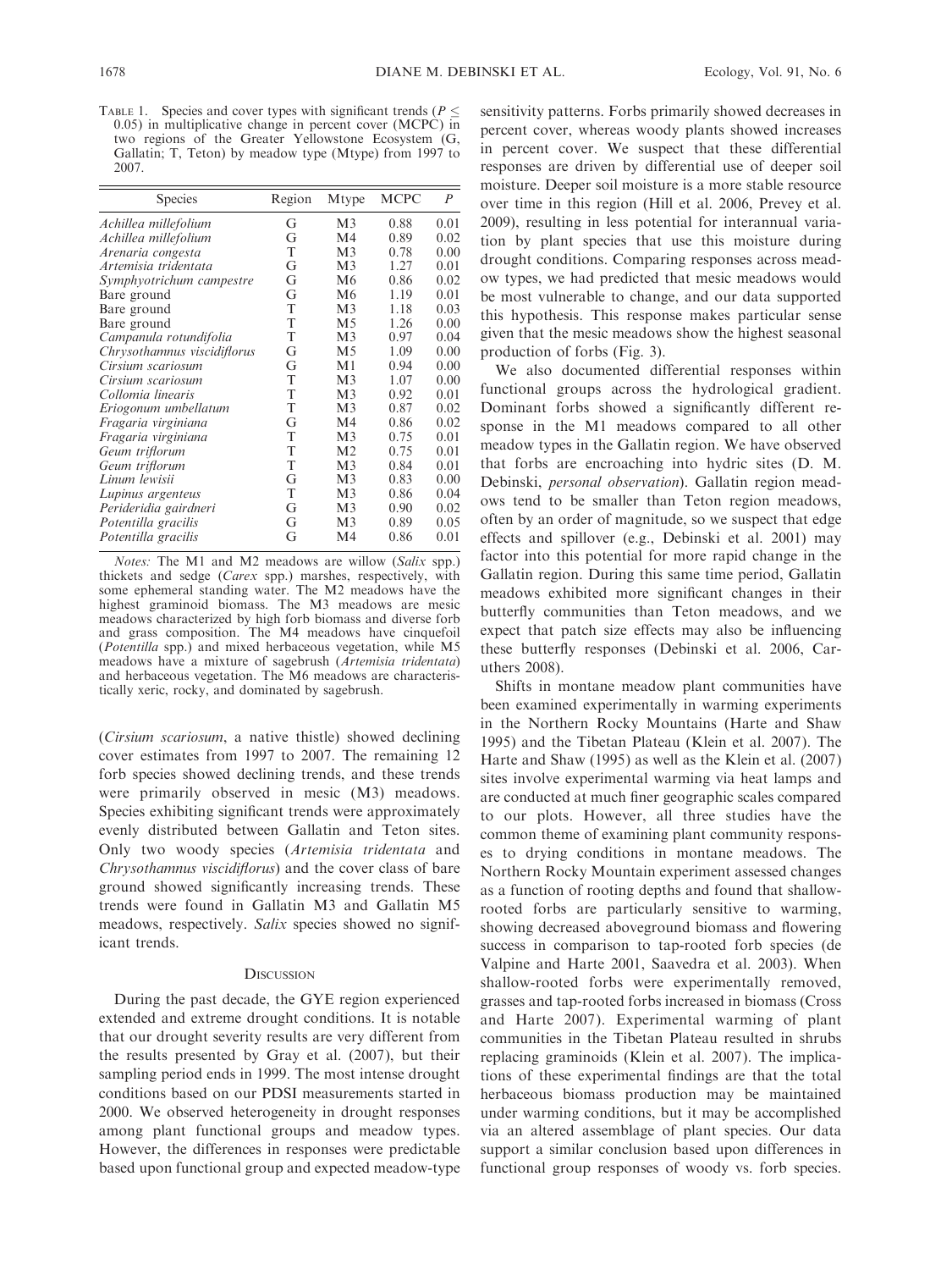We did not measure belowground changes in the plant community, but our aboveground responses indicate that a closer examination of such belowground responses would also be valuable.

The diversity of flowering plants is a critical asset to these meadow communities, from an aesthetic as well as a functional perspective. Changes in the plant community could have repercussions in the form of trophic cascades. Many of the individual forb species that showed declines in our study are important nectar sources, host plants for insect pollinators, or forage for mammalian herbivores. Lupinus serves as a host plant for Lycaenid butterflies, and *Linum* is an important nectar source for bees. Lupinus, Geum, and Erigonium all provide forage for mammals such as pocket gophers (Thomomys talpoides) (Keith et al. 1959). Linum lewisii provides forage for wildlife during spring and winter and birds use the seed and capsules in fall and winter (USDA NRCS 2006). Achillia and Geum have also been found to serve as food for sage grouse (Centrocercus urophasianus) (Martin 1970). Beyond the importance of diversity in the plant community are the issues of total biomass and quality of forage produced, which are important to the large herbivore populations that inhabit these regions. The experimental warming of Tibetan Plateau meadows resulted in an extension of the growing season but a reduction in both the forage nutritive quality and vegetative production (Klein et al. 2007).

Altered precipitation patterns can also have effects on the physiological processes and competitive relationships among vascular plants in this relatively xeric environment (Ehleringer et al. 2000), and these effects could have repercussions through the system. For example, long-term implications of drought may also include creating more favorable conditions for exotic species. Rinella et al. (2007) experimentally reduced grassland species richness by removing shallow- and/or deep-rooted forbs and/or grasses. They then introduced and monitored the performance of an invasive species, Centaurea maculosa. They concluded that intense disturbances, such as prolonged drought, that deplete multiple plant groups may be a prerequisite for the invasion of species such as C. maculosa. The only forb species that showed significant increases over time in our study was Cirsium scariosum, elk thistle. This species is not classified as a noxious weed (USDA NRCS 2006). However, its taproot (Kershaw et al. 1998) could make it more robust during times of decreased water availability and its spines may make it less palatable to herbivores. *Cirsium scariosum* is not found among the food plants included as elk diet in studies of either the Gallatin region (S. Creel, personal communication) or the Teton region (W. S. Fairbanks, unpublished data).

Stressed grassland systems in arid environments have been documented to show both increases and decreases in woody vegetation. Drier sites have been characterized by woody encroachment, whereas many hydric sites have been characterized by losses of woody species. The issue of encroachment of woody plants into grasslands is also one of the most prominent changes noted to occur in arid and semiarid systems over the past century (Throop and Archer 2008). In dryland systems, woody plants alter hydrological patterns, in part through their deeper rooting but also through their water use patterns (Throop and Archer 2008). Romme and Turner (1991) suggested that the Artemisia shrubs are likely to be increasing in abundance in the Greater Yellowstone Ecosystem. Our data support this prediction, but we also showed increases in the shrub Chrysothamnus viscidiflorus. Both of these shrubs have similar functional growth requirements and soil water use patterns (Kulmatiski et al. 2006).

Changes in percent cover of plants could also be affected by herbivory, so it is important to examine whether grazers and browsers play a role in attenuating or exacerbating the effects of drought on plant growth and community composition. Elk are the major herbivores in the meadows examined in this study, grazing on graminoids and forbs and browsing on woody species including Salix and Artemisia (W. S. Fairbanks, unpublished data). Elk numbers have been declining in the Gallatin region population since 1995 (Creel et al. 2005, 2007, Creel and Christianson 2008) and the Teton region elk population has similarly shown a downward trend from 1997 to 2007 based upon elk counts from the Buffalo Valley, Wyoming, and the National Elk Refuge (M. J. Kauffman, personal communication). The relative ratio of grazing to browsing by elk can also be modified by the presence of predators. Christianson and Creel (2008) showed that female elk (which form the majority of the population) increase browsing and decrease grazing when wolves are present, and a reduction in grazing could affect a behaviorally mediated trophic cascade from wolves to elk to plants. Thus, it is important to note that the reduction in forb cover we have quantified in the GYE during 1997–2007 occurred despite changes in elk numbers, habitat selection, and diet selection, which would all predict a release of forbs. The woody species we examined primarily showed an increasing response driven by Artemisia and Chrysothamnus. If these changes were driven by elk numbers, we would have expected decreasing trends, especially in the Salix spp., which generally is a taller shrub and provides more cover. We conclude that the plant community changes described in this work were predominantly driven by changes in drought conditions rather than herbivory.

#### Conclusion

Many models of climate change predict higher elevation and poleward shifts in species distributions. Our results have shown that species shifts may not be quite that simple. In a complex landscape, the effects of drought conditions on the plant community are not uniformly applied, but rather may be predicted based on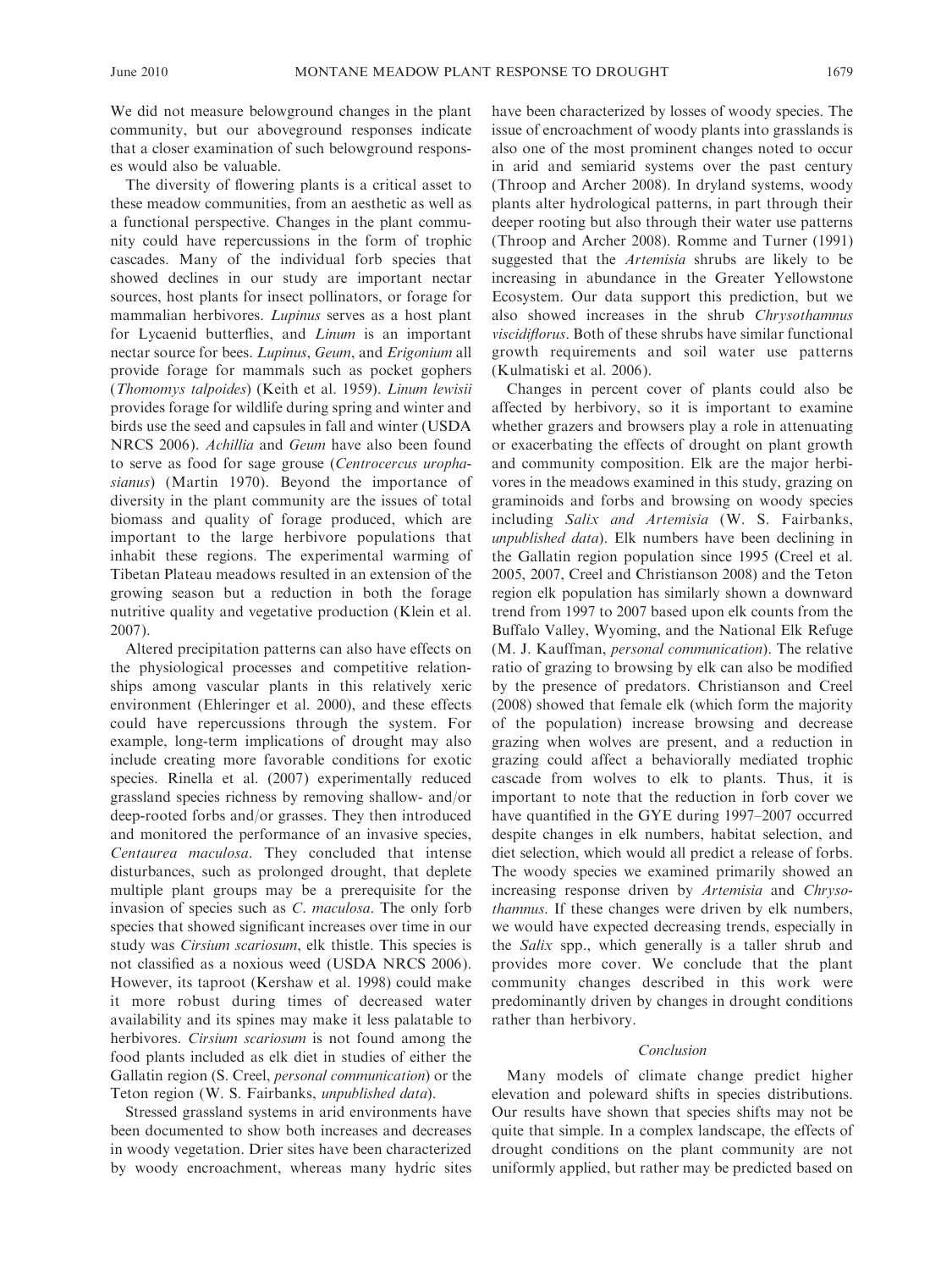landscape-level patterns of hydrological gradients and functional properties of plants that relate to use of shallow vs. deep stored water. Because the montane meadows used in this study are defined by soil moisture and soil moisture is intricately linked to the topographic position within the landscape, if climatic conditions become warmer and/or drier, these meadows may not be able to shift up in elevation because their location and moisture levels are tied to the topography and hydrology of the landscape. Thus, we expect that the resulting changes may be better defined within the short term as a shift in the mosaic of the landscape composition, including the associated plant communities, within an elevation rather than a shift in community relative to elevation. At some threshold level of climate change, we expect that these local responses will then translate into larger-scale responses along elevational gradients. However, these elevational changes may also be constrained by hydrological gradients.

#### **ACKNOWLEDGMENTS**

This material is based upon research supported by the National Science Foundation under Grants 0518150 and EPS0814387, the Environmental Protection Agency under STAR Grant R825155, the University of Wyoming National Park Service Research Station, and the Grand Teton Natural History Association. We thank the University of Wyoming National Park Service Research Station (particularly Henry Harlow and Sue Consolo-Murphy) and the U.S. Forest Service for providing support and housing. Philip Dixon provided statistical consulting, and Mark Jakubauskas collaborated in setting up our initial field campaigns. Edward Cook assisted in selection and assessment of PDSI data; and Lisa Graumlich, Andy Bunn, Steve Gray, and Jeremy Littel advised us on climate reconstruction options for the GYE. Scott Creel, Sue Fairbanks, and Matt Kaufmann provided information on elk population trends in the region. Jill Sherwood designed the map. William Clark and two anonomous reviewers provided important suggestions that helped improve the manuscript. Finally, we thank the many research technicians and field assistants who helped in the fieldwork.

#### LITERATURE CITED

- Caruthers, J. C. 2008. Butterfly community temporal trends and responses to resource availability along a hydrologic gradient of montane meadows. Thesis. Iowa State University, Ames, Iowa, USA.
- Chesson, P. 2000. Mechanisms of maintenance of species diversity. Annual Review of Ecology and Systematics 31: 343–66.
- Cook, C. W., and C. E. Lewis. 1963. Competition between big sagebrush and seeded grasses. Journal of Range Management 16:245–249.
- Cook, E. R., R. Seager, M. A. Cane, and D. W. Stahle. 2007. North American drought: reconstructions, causes, and consequences. Earth Science Reviews 81:93–134.
- Creel, S., and D. Christianson. 2008. Relationships between direct predation and risk effects. Trends in Ecology and Evolution 23:194–201.
- Creel, S., D. Christianson, S. Liley, and J. Winnie. 2007. Effects of predation risk on reproductive physiology and demography in elk. Science 315:960.
- Creel, S., J. A. Winnie, B. Maxwell, K. Hamlin, and M. Creel. 2005. Elk alter habitat selection as an antipredator response to wolves. Ecology 86:3387–3397.
- Cross, M. S., and J. Harte. 2007. Compensatory responses to loss of warming-sensitive plant species. Ecology 80:740–748.
- Daubenmire, R. F. 1959. Canopy coverage method of vegetation analysis. Northwest Science 33:43–64.
- Debinski, D. M., M. E. Jakubauskas, and K. Kindscher. 1999. A remote sensing and GIS-based model of habitats and biodiversity in the Greater Yellowstone Ecosystem. International Journal of Remote Sensing 20:3281–3292.
- Debinski, D. M., M. E. Jakubauskas, and K. Kindscher. 2000. Montane meadows as indicators of environmental change. Environmental Monitoring and Assessment 64:213–225.
- Debinski, D. M., M. E. Jakubauskas, K. Kindscher, E. H. Saveraid, and M. Borgognone. 2002. Predicting meadow communities and species occurrences in the Greater Yellowstone Ecosystem. Pages 499–506 in J. M. Scott, P. J. Heglund, M. Morrison, M. Raphael, J. Haufler, and B. Wall, editors. Predicting species occurrences: issues of scale and accuracy. Island Press, Covello, California, USA.
- Debinski, D. M., C. Ray, and E. H. Saveraid. 2001. Species diversity and the scale of the landscape mosaic: Do scales of movement and patch size affect diversity? Biological Conservation 98:179–190.
- Debinski, D. M., R. E. VanNimwegen, and M. E. Jakubauskas. 2006. Quantifying relationships between bird and butterfly community shifts and environmental change. Ecological Applications 16:380–393.
- de Valpine, P., and J. Harte. 2001. Effects of warming on a montane meadow ecosystem: how species responses comprise the ecosystem response. Ecology 82:637–648.
- Dodd, M. B., W. K. Lauenroth, and J. M. Welker. 1998. Differential water resource use by herbaceous and woody plant life-forms in a shortgrass steppe community. Oecologia 117:504–512.
- Ehleringer, J. R., S. Schwinning, and R. Gebauer. 2000. Water use in arid land ecosystems. Pages 347–365 in M. C. Press, J. D. Scholes, and M. G. Barker, editors. Physiological plant ecology. Blackwell Science, Oxford, UK.
- Gray, S. T., L. J. Graumlich, and J. L. Betancourt. 2007. Annual precipitation in the Yellowstone National Park region since A.D. 1173. Quaternary Research 68:18–27.
- Harte, J., and R. Shaw. 1995. Shifting dominance within a montane vegetation community: results of a climate-warming experiment. Science 267:876–880.
- Hill, J. P., M. J. Germino, J. M. Wraith, B. E. Olson, and M. B. Swan. 2006. Advantages in water relations contribute to greater phyotosynthesis in Centaurea maculosa compared with established grasses. International Journal of Plant Science 167:269–277.
- Jakubauskas, M. E., K. Kindscher, and D. M. Debinski. 1998. Multitemporal characterization and mapping of montane sagebrush communities using Indian IRS LISS-II imagery. Geocarto International 13:65–74.
- Jakubauskas, M. E., K. Kindscher, and D. M. Debinski. 2001. Spectral and biophysical relationships of montane sagebrush communities in multitemporal SPOT XS data. International Journal of Remote Sensing 22:1767–1778.
- Karl, T. R. 1986. The sensitivity of the Palmer Drought Severity Index and Palmer's Z-Index to their calibration coefficients including potential evapotranspiration. Journal of Applied Meteorology 25:77–86.
- Keith, J. O., R. M. Hansen, and A. L. Ward. 1959. Effect of 2,4-D on abundance and foods of pocket gophers. Journal of Wildlife Management 23:137–145.
- Kershaw, L., A. MacKinnon, and J. Pojar. 1998. Plants of the Rocky Mountains. Lone Pine Publishing, Edmonton, Alberta, Canada.
- Kindscher, K., A. Fraser, M. E. Jakubauskas, and D. M. Debinski. 1998. Identifying wetland meadows in Grand Teton National Park using remote sensing and average wetland values. Wetlands Ecology and Management 5:265– 273.